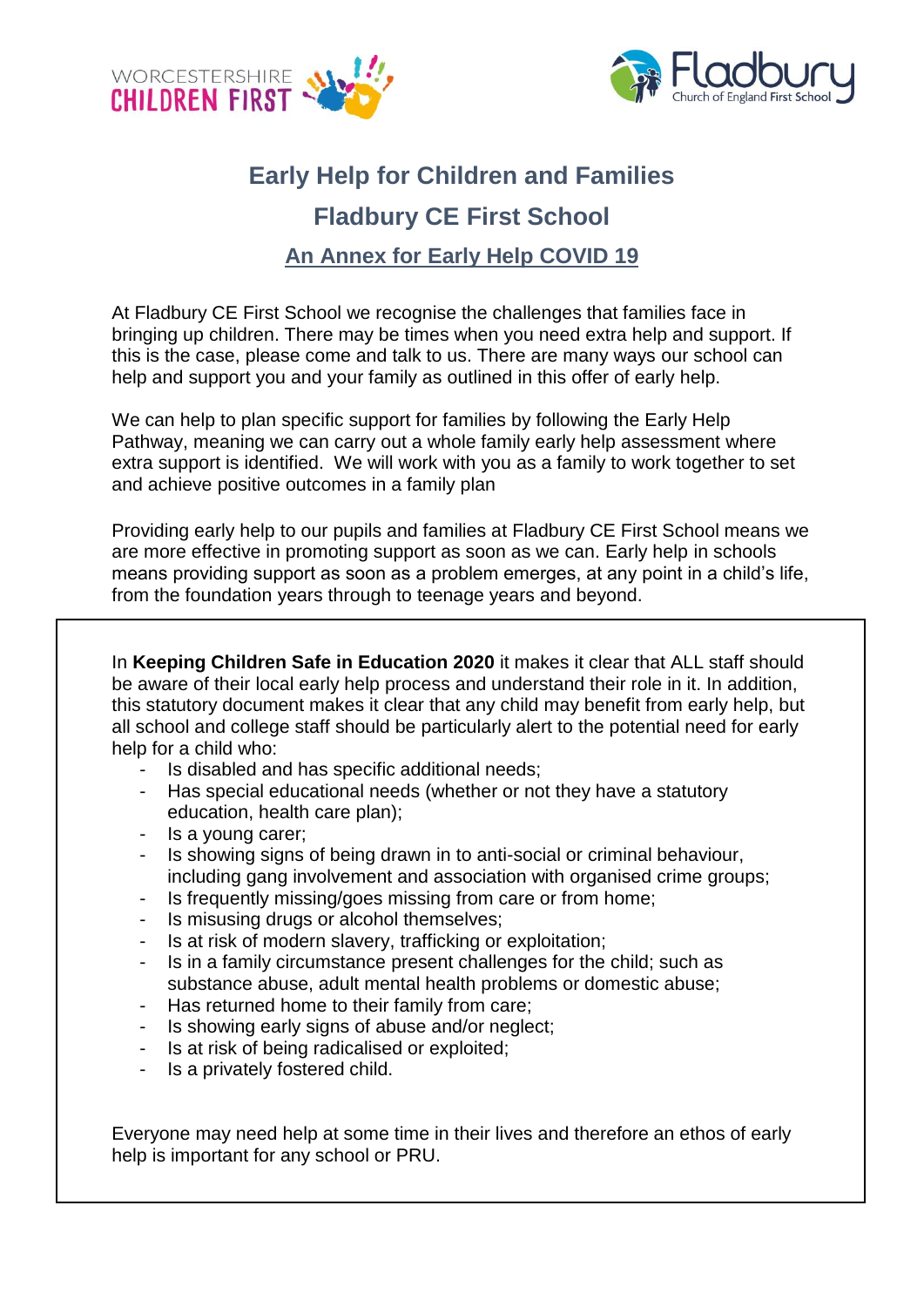



The coordinated Fladbury CE First School offer of Early Help is outlined in the table below. We believe that early interventions for children and families, in many cases, will prevent needs from escalating into statutory services.

All Fladbury CE First School staff must be aware of the Fladbury CE First School offer of early help. At all times, staff should consider if there is any offer of early help that we can make in order to help a child thrive through using the Early Help Pathway.

We also liaise with other agencies and people within the local community. In the table below are some National organisations that can support children, young people and their families

| <b>CAMHS CAST</b>                      | When necessary we work closely with this professional<br>body as they provide support, advice, consultation and<br>training with school and the parent/carers. This service<br>sits within Worcestershire CAMHS (Child and<br>Adolescent Mental Health Service). They work with<br>children experiencing risk of mental health difficulties. |
|----------------------------------------|----------------------------------------------------------------------------------------------------------------------------------------------------------------------------------------------------------------------------------------------------------------------------------------------------------------------------------------------|
| <b>Worcestershire Young</b><br>Carers  | When necessary we work with this service to provide<br>support to young carers. This charity is commissioned<br>by WCC to provide assessment, signposting, one to<br>one support and monthly youth clubs for young people<br>with a caring role at home, aged between seven and<br>seventeen, who live in Worcestershire.                    |
| <b>Positive Behaviour Team</b>         | We work closely with the team who provide support<br>with identified children who show social and emotional<br>difficulties. They carry out observations and provide<br>advice                                                                                                                                                               |
| Attendance                             | Every child's attendance is important to us and as a<br>result is monitored carefully. If a child's attendance<br>decreases to below 90% then letters are sent to the<br>parent/carers to raise awareness of it and the impact on<br>the education of the child. More formal meetings are<br>carried out if there is no improvement.         |
| <b>PSHE and British</b><br>Citizenship | Our school delivers PSE and Relationships Education<br>and we often invite the NSPCC into support this.                                                                                                                                                                                                                                      |
| <b>Online Safety</b>                   | Every child is taught how to keep themselves safe<br>online through the curriculum and is further highlighted<br>as we take part in National E-Safety week. Out IT lead<br>provides parental workshops to support parents on how<br>to protect their child on line.                                                                          |
| <b>Child Sexual Exploitation</b>       | All staff at Fladbury First School have been trained to<br>identify early cases of child sexual exploitation. At<br>school we use the CSE Screening tool if we have<br>concerns.                                                                                                                                                             |
| <b>Female Genital Mutilation</b>       | All staff have received training on FGM. Teachers know<br>how to identify if a child may be at risk. They know the<br>signs to look for and most importantly how to refer,<br>following the schools safeguarding procedures.                                                                                                                 |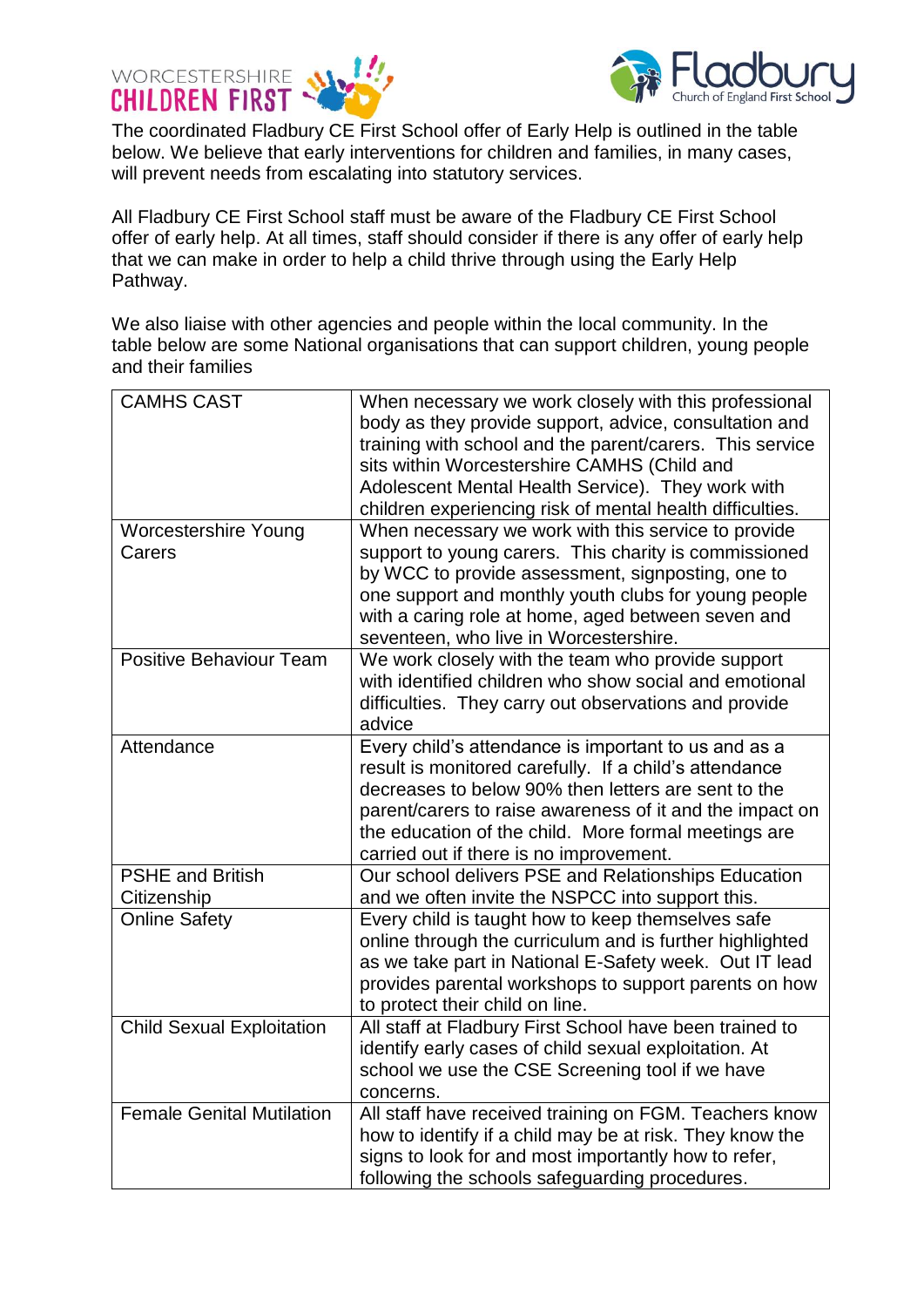



| <b>PREVENT Trained staff</b>                      | All staff have been trained through online training and<br>face to face training and the DSL has received WRAP<br>training. All staff can identify the early stages of<br>radicalisation and what to do. A PREVENT risk<br>assessment is in place that all staff are aware of.                                                                                                                                                                                                                                                                                                                                                                                                                                                                                                                                                                                          |
|---------------------------------------------------|-------------------------------------------------------------------------------------------------------------------------------------------------------------------------------------------------------------------------------------------------------------------------------------------------------------------------------------------------------------------------------------------------------------------------------------------------------------------------------------------------------------------------------------------------------------------------------------------------------------------------------------------------------------------------------------------------------------------------------------------------------------------------------------------------------------------------------------------------------------------------|
| <b>SENDIASSS</b>                                  | Is a service which provides advice and support for<br>families who have a child with special educational<br>needs/disability (SEND)<br>http://www.worcestershire.go.uk/info/20417/specail_edu<br>cational needs and disabilities information advice an<br>d support service                                                                                                                                                                                                                                                                                                                                                                                                                                                                                                                                                                                             |
| <b>Fladbury First School</b>                      | Provides information about how the school supports                                                                                                                                                                                                                                                                                                                                                                                                                                                                                                                                                                                                                                                                                                                                                                                                                      |
| <b>Information Report</b>                         | children with SEND.                                                                                                                                                                                                                                                                                                                                                                                                                                                                                                                                                                                                                                                                                                                                                                                                                                                     |
| <b>Early Help offer during</b><br><b>COVID 19</b> | Additional support available linked to our school<br>community and general parents/children's specific<br>needs. This also includes signposting to employment<br>support, benefit and advice as well links to public health<br>advice.<br>https://www.worcestershire.gov.uk/eha                                                                                                                                                                                                                                                                                                                                                                                                                                                                                                                                                                                         |
| Here to help                                      | This is part of Worcestershire's response to Covid19.<br>By accessing this, parents can be signposted to<br>community support in their own community so that<br>support is sustainable and bespoke for the families in<br>your school's community.<br>http://www.worcestershire.gov.uk/here2help, or call 01905<br>768053.                                                                                                                                                                                                                                                                                                                                                                                                                                                                                                                                              |
| <b>Starting well</b>                              | The Starting Well service has a parenting and<br>community team that can offer on line and telephone<br>support for parents, as well as parenting courses.<br>The parenting team can offer 1-1 parenting advice<br>over the phone as well as virtual parenting groups<br>around issues such as support with children's<br>behaviour, anxiety, eating and sleeping routines etc,<br>and can also signpost to agencies that can support<br>parents in their own community. In addition to this the<br>parenting team can also supports parenting to complete<br>Sollihull on line, as well as Birth and Beyond for<br>expectant parents.<br>The school nursing service can remain in contact with<br>primary, middle and high schools via phone and email.<br>They are providing a Chat health texting service for<br>young people and can also provide consultations via |